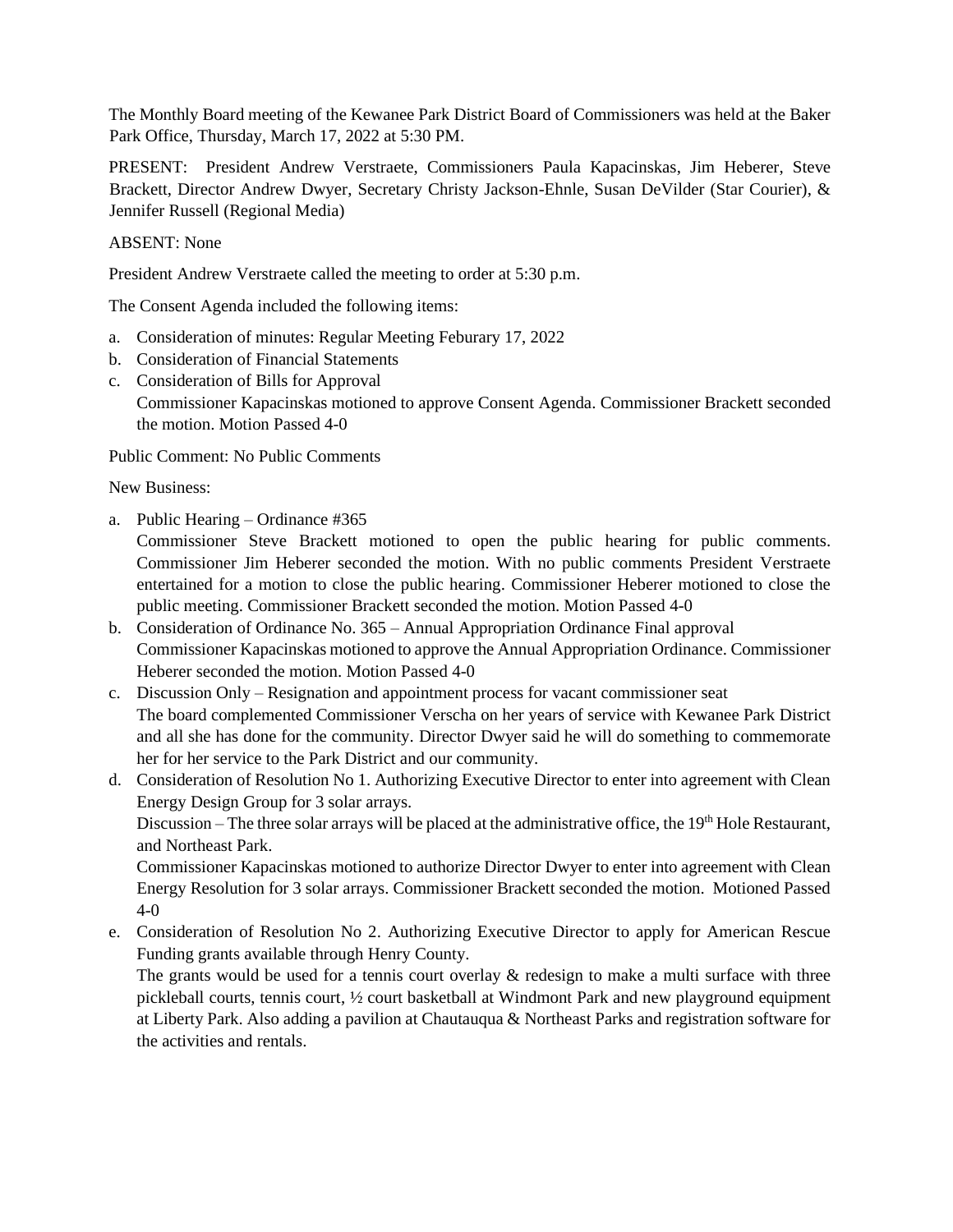Commissioner Brackett motioned to authorize Director Dwyer to apply for American rescue Funding Grants. Commissioner Kapacinskas seconded the motion. Motion Passed 4-0

f. Consideration of Resolution No 3. Authorizing Executive Director to purchase refrigerated prep table for 19<sup>th</sup> hole.

The cost to repair the old prep table would be  $$4,500 - $5,000$  to, which is more than purchasing a new prep table.

Commissioner Kapacinskas motioned to authorize Director Dwyer to purchase refrigerated prep table for the 19<sup>th</sup> hole restaurant. Steve Brackett seconded the motion. Motion Passed 4-0

## Director Dwyer's Report

1.) We have been awarded "Earth Day in the Parks Grant" for \$990 to install a pollinator garden in Northeast Park.

There will be about 160 native plants at the Northeast Park location between the sand volleyball by the case diamond on both sides of the walk and will state the common name of the plants. The Boy Scout will help with the plantation and upkeep on the plants.

- 2.) Pull behind arrived this week. Tractor and Sprayer should arrive near beginning of June. We will execute the agreement with lender closer to that time as delivery dates gain clarity.
- 3.) Local HVAC vendors are having a hard time getting pricing, I was hoping to have a proposal to you with 3 quotes regarding the hood/ventilation at the 19<sup>th</sup> Hole, but these delays have caused us to push it to next month.
- 4.) Other Activities
	- a. Continuing to work with Breedlove's regarding Plaques for memorial trees and benches. Delays are reach 1 year
	- b. Attended  $2<sup>nd</sup>$  Bakersville meeting. They are optimistic and organized. We will continue our support and expound upon as needed.
	- c. I am teaching Junior achievement thru march and into April at Central school.
	- d. Met with ACCO about chemicals, services, and broached splash pad and their offerings in the event we consider installing one.
	- e. Reached out to our tree vendor about orders and pricing for spring season.
	- f. I have sent out scholarship request and requirements to both Kewanee and Wethersfield schools
	- g. Met with Regional media rep about "Best of Tri-Counties" and our nominations.
	- h. Met via phone with our Energy consultant from Seven Energy about our Solar program application.